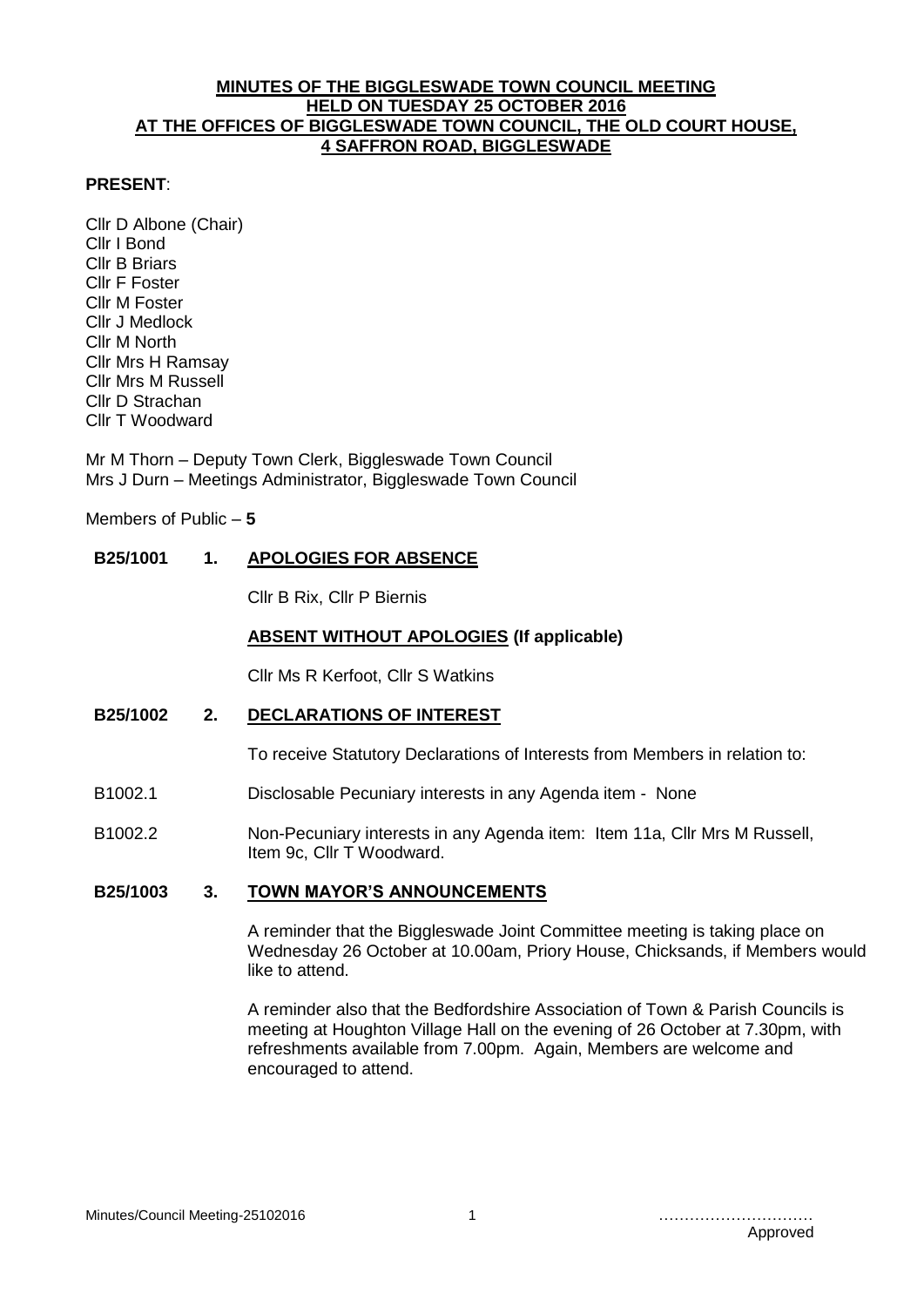# **B25/1004 4. PUBLIC OPEN SESSION**

To adjourn for a period of up to 15 minutes to allow members of the public to put questions or to address the Council, through the Chairman, pertaining to matters listed on the Agenda.

MOP: We do not feel our objections are being taken into account regarding planning applications for the town. For example the objections on Shortmead Street and Bonds Lane, where clearly parking is inadequate and yet these have still been passed by CBC Planning, despite our objections.

Mr Bacon: What is happening on Palace Street? I would like to repeat that there are no pavements, or room for pavements. This is an access only road and not a through road, and is not suitable for this application.

This item is being covered under Item 9, Planning Applications.

# **B25/1005 5. INVITED SPEAKERS**

There were no speakers at this meeting; however we have received several possible dates from the Chief Constable of Bedfordshire Police to attend either Council, or a separate meeting, in order to address concerns on policing from Biggleswade Council. Confirmation of the date will be circulated in due course.

### **B25/1006 6. MEMBERS QUESTIONS**

**a.** Cllr M Foster: Is there an update on the signage in Potton Road; and if not can we put this question to the BJC meeting on Wednesday 26 October.

Cllr D Strachan: Can we put together a list of Members questions for the Chief Constable prior to the visit.

# **B25/1007 7. MINUTES AND RECOMMENDATIONS OF MEETINGS**

B1007.1 **a.** Members received and approved the Minutes of the Biggleswade Town Council Meeting held on 11 October 2016.

#### **B25/1008 8. MATTERS ARISING**

There were no Matters Arising from the Minutes of the Town Council Meeting held on 11 October 2016.

# **B25/1009 9. PLANNING APPLICATIONS**

B1009.1 **a. CB/16/04542/VOC – Phases 5 and 6 Land East of Pegasus Drive, Pegasus Drive, Biggleswade** Variation of Conditions 9 and 16 attached to Planning Permission CB/15/03078/OUT dated 25/02/16 to substitute approved plan number BT15003.401 for plan number CBC20468-12.

This application was considered by Town Council on 8 September 2015:

*CB/15/03078/OUT – Pegasus Drive, Stratton Business Park, Biggleswade Outline: B1, B2 & B8 use employment development with associated infrastructure and ancillary works; all matters reserved except means of access.*

*It was RESOLVED that the Town Council raise no objection to this application.*

Minutes/Council Meeting-25102016 2 …………………………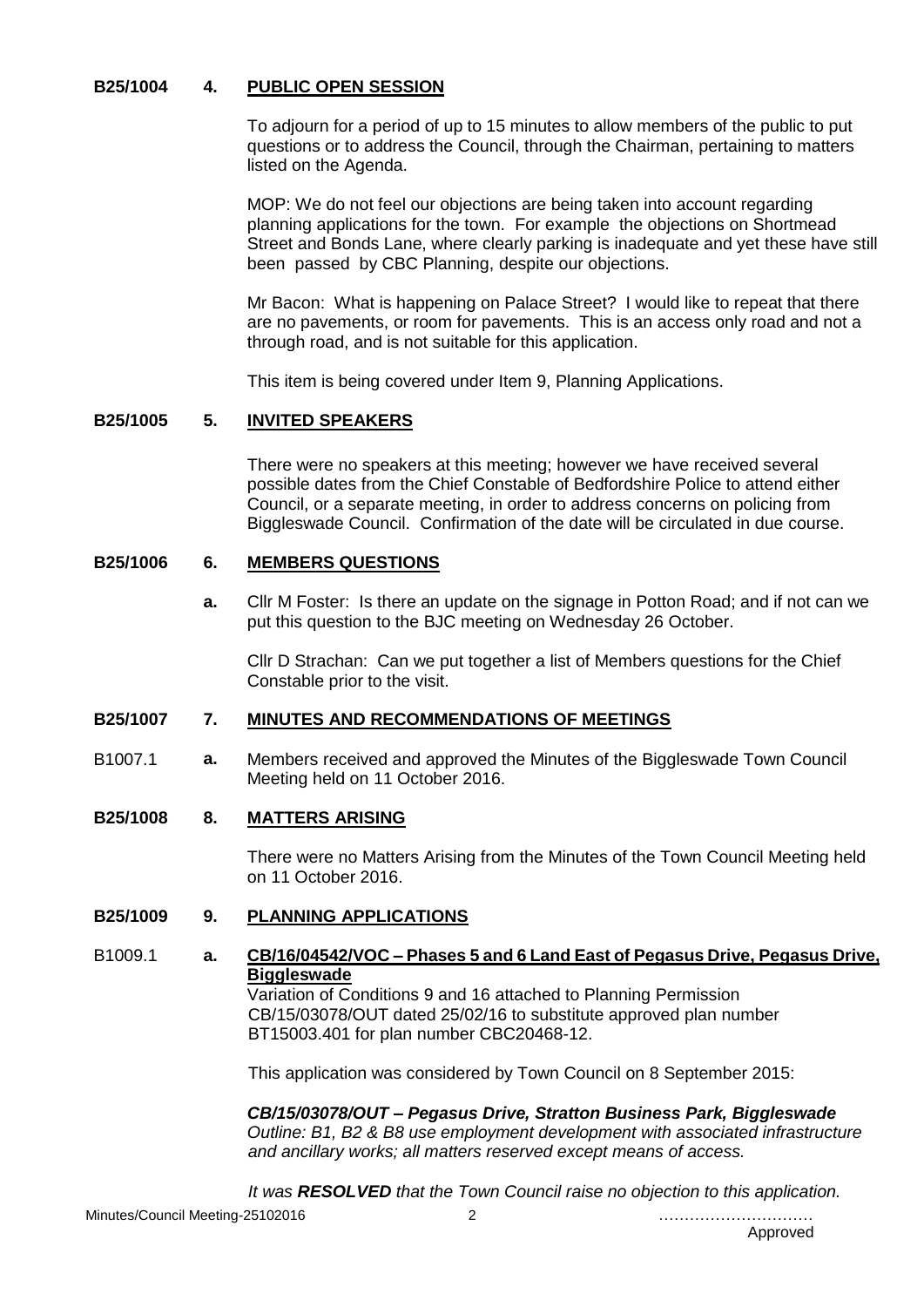It was **RESOLVED** that the Town Council raise **NO OBJECTION** to this Application, but would however like to note disappointment at the lack of footpaths.

B1009.2 **b**. **CB/16/04325/FULL – 58B High Street, Biggleswade** Door and window alteration to ground floor replacement front façade.

> It was **RESOLVED** that the Town Council raise **NO OBJECTION** to this Application.

B1009.3 **c. CB/16/04439/FULL – Biggleswade Academy, Mead End, Biggleswade** Change of use of caretaker house on leased land to office space. Retrospective.

It was **RESOLVED** that the Town Council raise **NO OBJECTION** to this Application.

## B1009.4 **d. CB/16/04725/FULL – Land adjacent to Rowletts View, Biggleswade**

Residential Development of 2 No. semi detached dwellings, 2 No. detached dwellings & associated garage blocks.

It was **RESOLVED** that the Town Council raise **NO OBJECTION** to this Application, provided that the neighbours are consulted and that any comments they may make are considered by CBC in their deliberations. In addition, the Council is to ensure that their guidelines on the size of the proposed dwellings are complied with in order to eliminate detriment in respect of light and privacy of adiacent residents.

### B1010.5 **e. CB/16/03048/FULL – Warehouse, Bonds Lane, Biggleswade** Erection of 6 x 3 bedroom houses and 3 x 2 bedroom flats associated parking, cycle stores, bins and landscaping. **REVISED PLAN**

This application was considered by Town Council on 23 August 2016:

# *CB/16/03048/FULL – Warehouse, Bonds Lane, Biggleswade*

*Erection of 6 x 3 bedroom houses & 3 x 2 bedroom flats associated parking, cycle stores, bins and landscaping.*

*It was RESOLVED that the Town Council OBJECT to this Planning Application on the grounds of 1): Highway safety due to concerns regarding access and egress onto Bonds Lane and Palace Street, and 2): Parking, due to the development including accommodation for 24 residents and parking spaces for only 9 cars in a busy town centre location where parking is already an issue. It is understood that the provision for parking is below the CBC planning guidance regarding residential parking.*

*It was further RESOLVED that this application be called in to Development Management Committee, and this request has been made to Cllr T Woodward.*

It was **RESOLVED** that the Town Council **OBJECT** to this Application on the grounds of:

1): Highway safety due to concerns regarding access and egress onto Bonds Lane and Palace Street.

2): Parking, due to the development including accommodation for 24 residents and parking spaces for only 9 cars in a busy town centre location where parking is already an issue. It is understood that the provision for parking is below the CBC planning guidance regarding residential parking.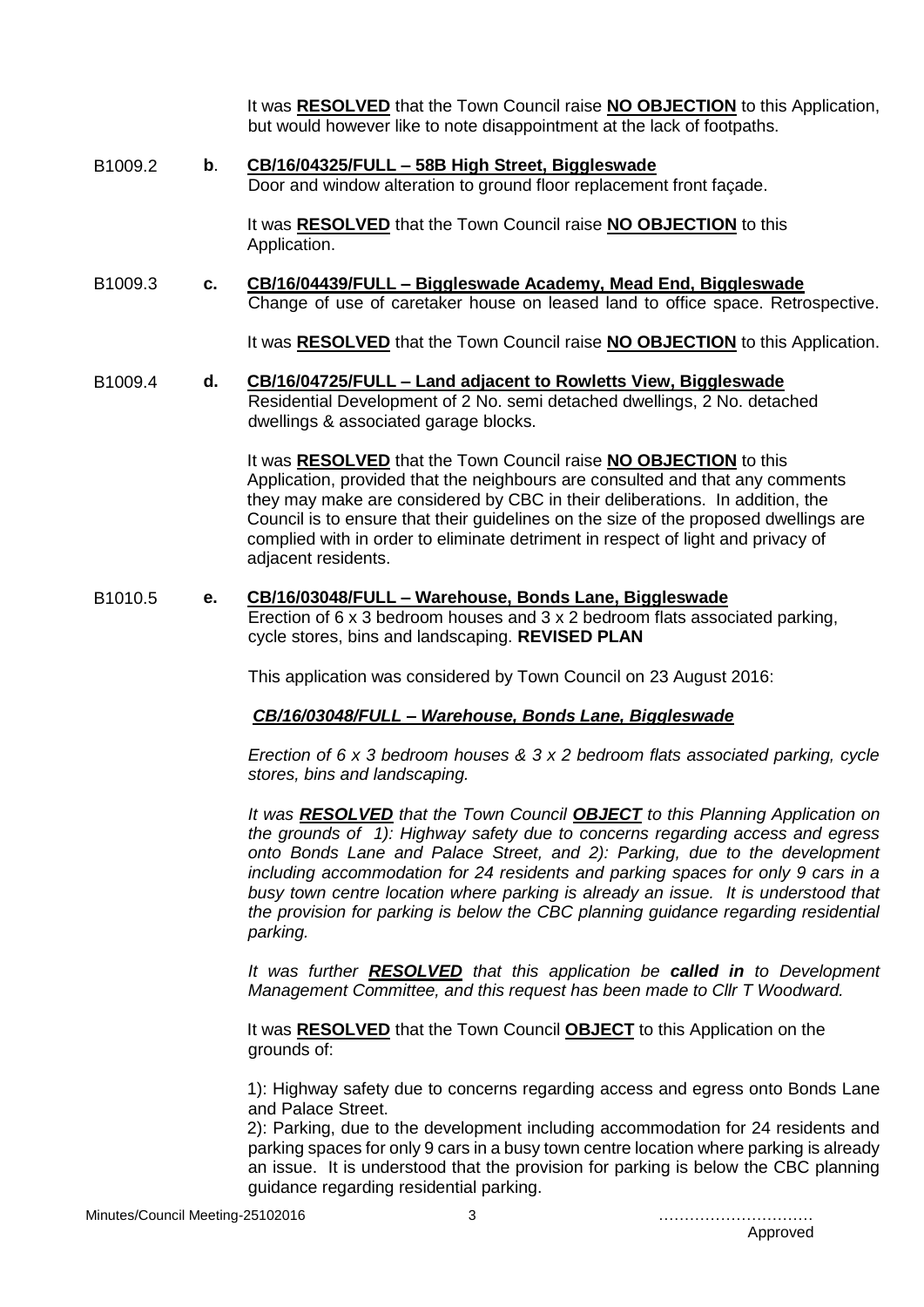3): Not compliant with the Master Plan which specifies mixed retail and residential units in this location.

It was requested that this application be **called in** to Development Management Committee by Cllr T Woodward if planning time restrictions allow.

### **B25/1010 10. ACCOUNTS**

#### B1010.1 **a. Financial Administration**

Cllr North proposed that Members receive and adopt items:

- i. Detailed Balance Sheet to 30 September 2016
- ii. Summary of Income & Expenditure.
- iii. Income & Expenditure by budget heading.
- iv. Current Bank Account, receipts and payments to 30 September 2016.

It was **RESOLVED** that the Town Council adopt these accounts.

### **B25/1011 11. ITEMS FOR CONSIDERATION**

# B1011.1 **a**. **Requests for Works to a Tree Protected by a Preservation Order – 23 Ivel Gardens, Biggleswade – CB/TRE/00391**

There was no overall objection to this request, however, it was agreed that the point should be recorded and made to the Tree Preservation Officer, that if this tree is to be felled, any replacement tree planted by the resident must be of the same quality and suitability.

# B1011.2 **b. Fair Trade Association – Biggleswade**

Cllr J Medlock is already a member of the Fair Trade Association Biggleswade (FAB), and was happy to be nominated by Members as Council Liaison Officer to interact with Biggleswade FAB.

Cllr Medlock accepted the nomination.

#### B1011.3 **c. Town and Parish Conference – Tuesday 22 November 2016**

Unfortunately this Conference takes place on a Council evening and therefore no Members are available to attend.

## **B25/1012 12. ITEMS FOR INFORMATION**

## B1012.1 **a. Planning Application Outcomes**

It was pointed out that despite BTC objections, several applications have been granted. It was suggested that a check be made on the CBC comments and reasons for granting these applications, and if BTC comments such as lack of parking have not been taken into account, then a request should be sent to CBC to ask why our comments were not acted upon. The Deputy Town Clerk will look into this and inform Members of the outcome.